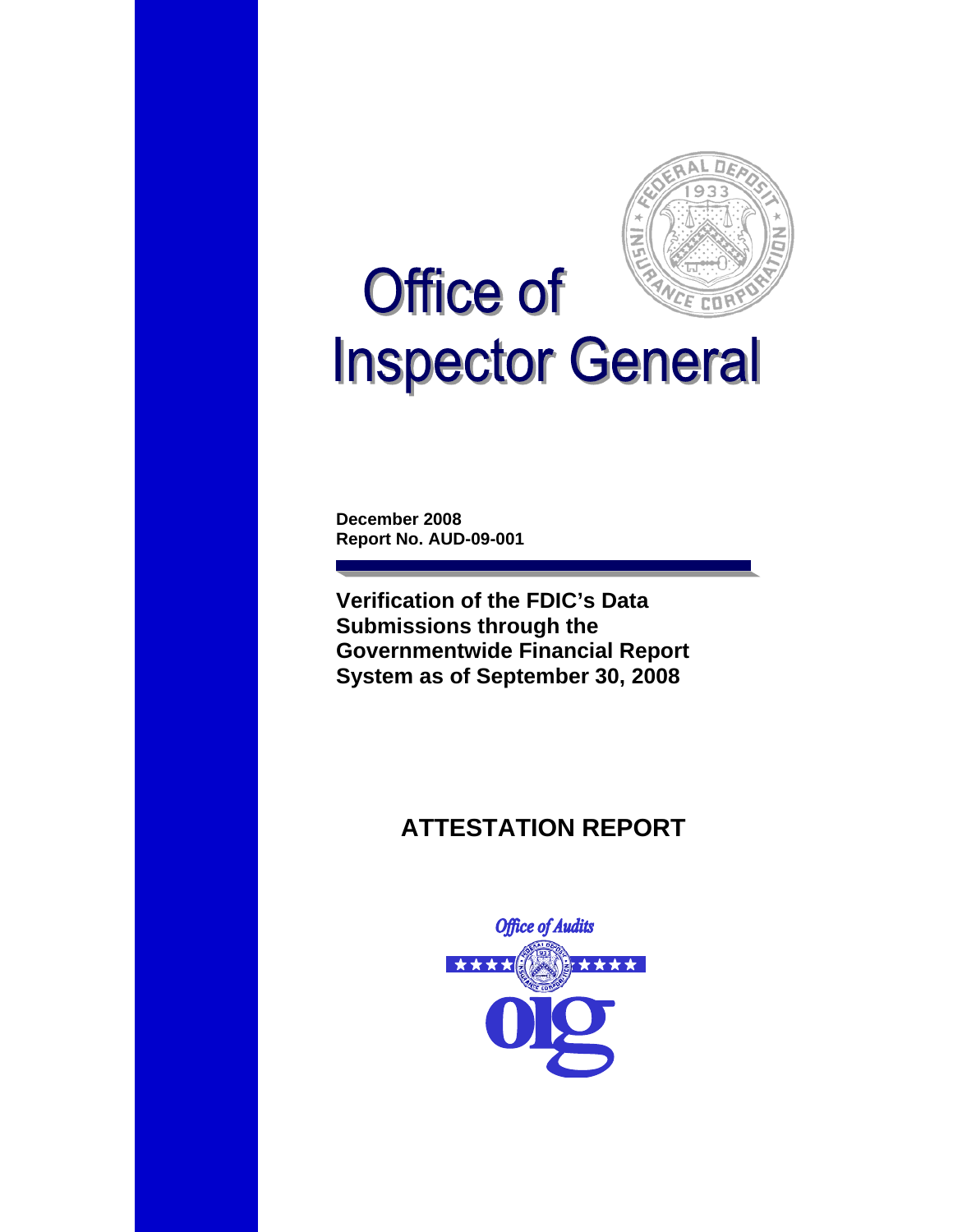| DATE:                 | December 17, 2008                                                                                                                                     |
|-----------------------|-------------------------------------------------------------------------------------------------------------------------------------------------------|
| <b>MEMORANDUM TO:</b> | Bret D. Edwards, Director<br>Division of Finance                                                                                                      |
| <b>FROM:</b>          | /Signed/<br>Russell A. Rau<br><b>Assistant Inspector General for Audits</b>                                                                           |
| <b>SUBJECT:</b>       | Verification of the FDIC's Data Submissions through the<br>Governmentwide Financial Report System as of<br>September 30, 2008 (Report No. AUD-09-001) |

The subject final report is provided for your information and use. This report presents the results of our attestation engagement to verify the FDIC's financial data submissions through the Department of the Treasury's Governmentwide Financial Report System. The report does not contain recommendations, thus a response was not required. The Division of Finance elected not to provide a written response.

If you have questions concerning the report, please contact me at (703) 562-6350 or Allan Sherman, Senior Program Specialist, at (703) 562-6349. We appreciate the courtesies extended to our staff.

Attachment

cc: James H. Angel, Jr., Director, OERM Steven O. App, CFO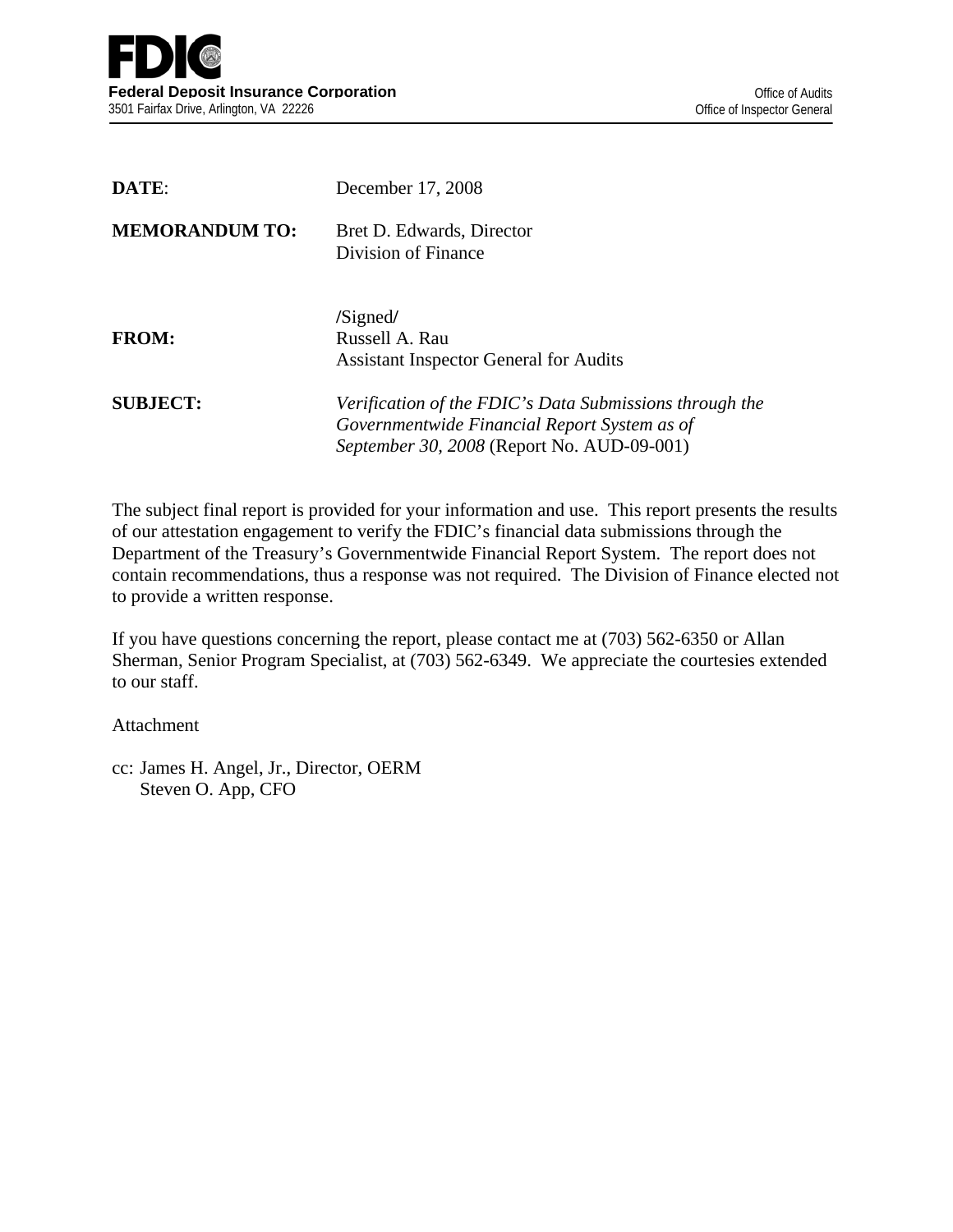| DATE:                 | December 17, 2008                                                                                                                                     |
|-----------------------|-------------------------------------------------------------------------------------------------------------------------------------------------------|
| <b>MEMORANDUM TO:</b> | Bret D. Edwards, Director<br>Division of Finance                                                                                                      |
| <b>FROM:</b>          | /Signed/<br>Russell A. Rau<br><b>Assistant Inspector General for Audits</b>                                                                           |
| <b>SUBJECT:</b>       | Verification of the FDIC's Data Submissions through the<br>Governmentwide Financial Report System as of<br>September 30, 2008 (Report No. AUD-09-001) |

This report presents the results of our attestation engagement to verify the FDIC's financial data submissions through the Department of the Treasury's (Treasury) Governmentwide Financial Report System (GFRS). This report is intended solely for use by the Treasury, the FDIC, and those parties that have an adequate understanding of the criteria governing the procedures performed. Federal agencies, including the FDIC, were required to provide the Treasury with financial information for the fiscal yearend September 30, 2008 for the purpose of preparing the annual Financial Report of the United States Government (FR). The *Treasury Financial Manual* (TFM) describes the roles of agency Chief Financial Officers (CFO) and Inspectors General (IG) in processing such financial information through the GFRS. The FDIC's CFO is responsible for the proper recording of the Corporation's financial information in the GFRS. The FDIC's IG is responsible for performing certain procedures to facilitate the processing of the FDIC's financial information through the GFRS.

This assignment was an agreed-upon procedures (AUP) level attestation engagement performed in accordance with generally accepted government auditing standards. Our attestation objective was to verify that FDIC summary accounting information, prepared using United States Standard General Ledger (USSGL) accounts, agreed with the FDIC's summary account information, prepared using the FDIC's general ledger accounts, and was accurately entered into the GFRS financial statement modules as of September 30, 2008 and for the fiscal year then ended. The TFM did not require the FDIC Office of Inspector General (OIG) to perform, and we did not perform, a financial statement audit, the objective of which would have been to provide an independent assessment of, and reasonable assurance about, whether an entity's financial condition, results, and use of resources are presented fairly in accordance with recognized criteria. The AUPs described in the above objective were established by the Division of Finance (DOF) and the OIG. In contrast to prior years' GFRS engagements, the AUPs did not include procedures related to: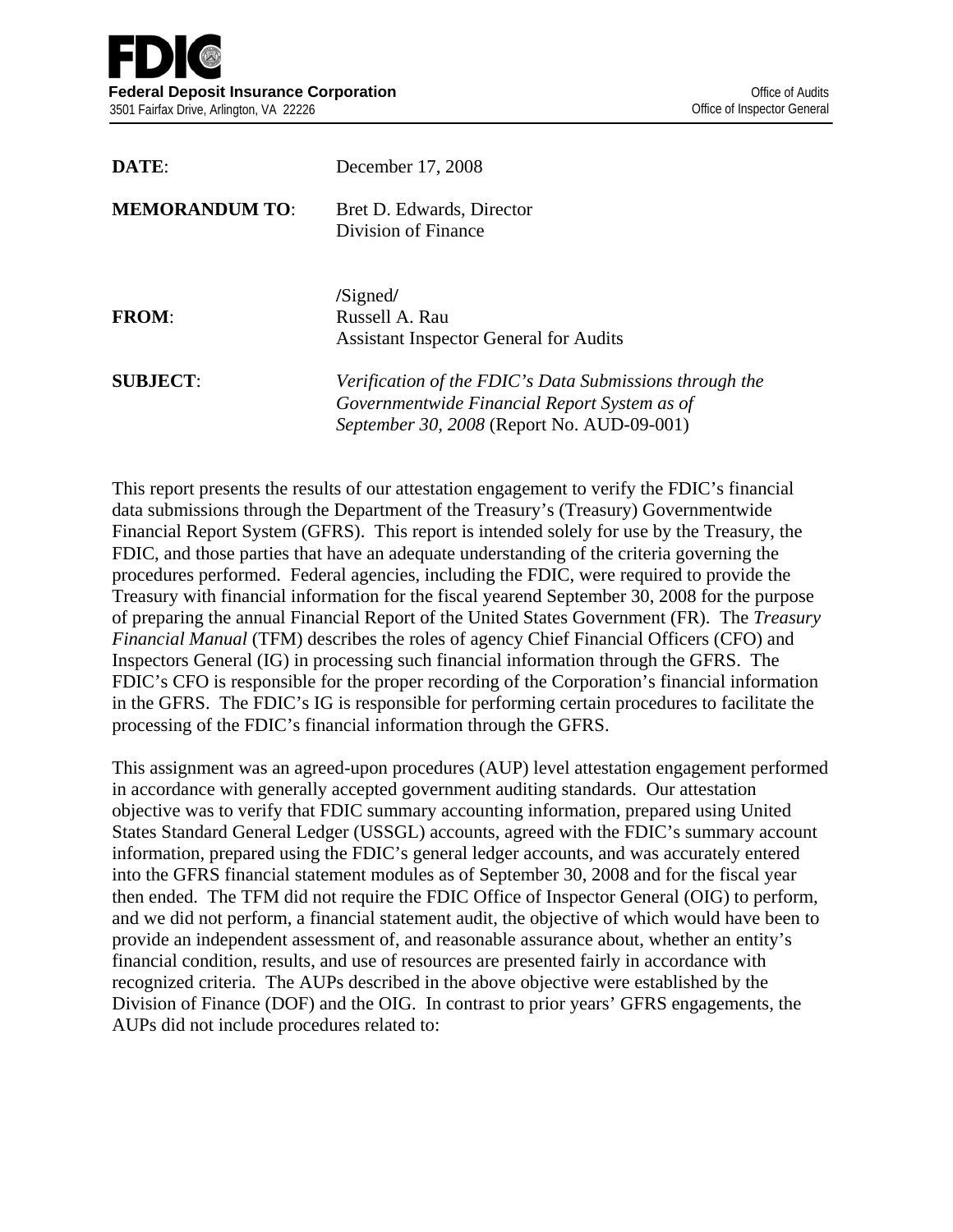- **Intragovernmental Material Differences.** The Office of Management and Budget (OMB) Memorandum M-08-24, *Technical Amendments to OMB Bulletin No. 07-04, Audit Requirements for Federal Financial Statements*, dated August 25, 2008, eliminated the requirement for agency IGs to perform procedures pertaining to material differences in intragovernmental balances.
- **Footnote Disclosures in the GFRS.** The GFRS collects footnote information necessary to complete the FR. However, the FDIC's footnote disclosures in the GFRS as of September 30, 2008 were interim and unaudited because the FDIC's financial reporting period ends on December 31<sup>st</sup>.
- **General Ledger's Cross-walk.** Although we verified that amounts on the FDIC-prepared general ledger summaries were reflected in the GFRS, we did not assess the FDIC's processes for cross-walking its general ledger account balances to the USSGL accounts used by the Treasury for compiling GFRS data.

## BACKGROUND

 $\overline{a}$ 

Section 405 of the Government Management Reform Act of 1994 requires the Secretary of the Treasury to annually prepare and submit to the President and the Congress audited financial statements for the preceding fiscal year. The audited financial statements must cover all accounts and associated activities of the executive branch of the Federal Government. Section 114 of the Budget and Accounting Procedures Act of 1950 requires each executive branch agency to furnish financial and operational information as the Secretary of the Treasury may stipulate.

On May 30, 2008, the Treasury issued Transmittal Letter No. 644, *Treasury Financial Manual (TFM),* describing how agencies must provide data to be used in preparing the FR. Among other things, the TFM requires agencies to submit financial data using the Financial Management Service's fiscal 2008 Closing Package methodology and the federal intragovernmental transactions process.<sup>[1](#page-3-0)</sup> According to the TFM, the Closing Package process was developed to capture each agency's Closing Package information and link the agencies' comparative, audited consolidated, department-level financial statements to the FR. The CFO of each verifying agency was required to prepare and submit the Closing Package data for fiscal years 2008 and 2007 through the GFRS and verify that the financial data submitted through the GFRS is consistent with the agencies' comparative, audited consolidated, department-level financial statements. The IG of each verifying agency, except those agencies with a yearend other than September  $30<sup>th</sup>$ , was required to opine on the Closing Package data entered by the CFO into the GFRS as to its consistency with the comparative, audited consolidated, departmental-level financial statements. Because the FDIC has a yearend other than September  $30<sup>th</sup>$ , the FDIC OIG was not required to, and did not, opine on the Corporation's unaudited September 30, 2008 fiscal yearend financial information.[2](#page-3-1)

<span id="page-3-0"></span><sup>&</sup>lt;sup>1</sup> The Financial Management Service is a bureau of the Treasury.

<span id="page-3-1"></span> $2 \text{ According to Section 17 of the Federal Deposit Insurance Act, the Government Accountability Office (GAO) is}$ required to audit the FDIC's financial transactions annually.